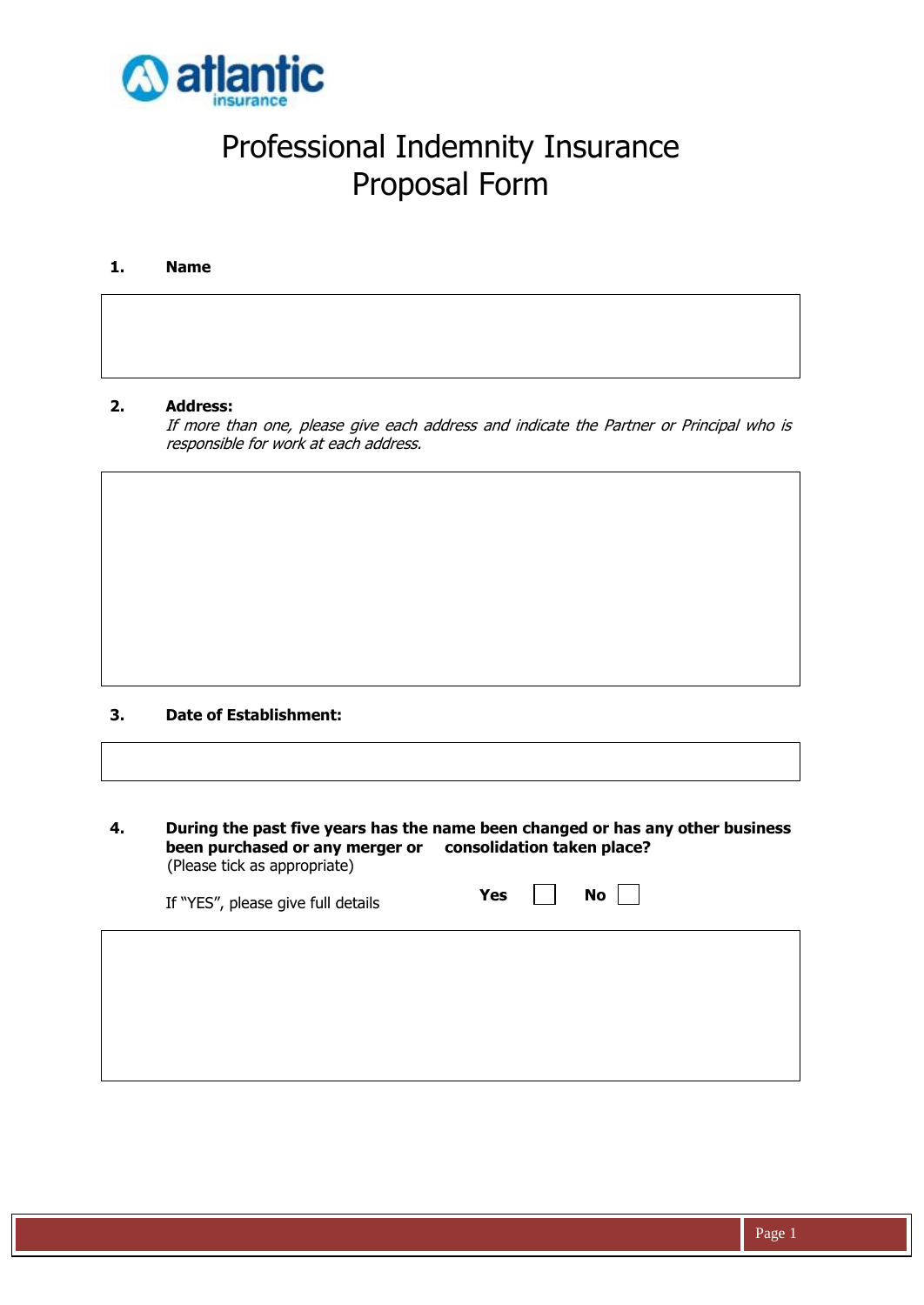

# **5. Please give the following details:-**

| <b>Name of all</b><br><b>Partners/Principals</b> | Qualifications | <b>Date</b><br>qualified | How long as<br>Partner/<br><b>Principal</b><br>of this firm? | How long as<br>Partner /<br><b>Principal?</b> |
|--------------------------------------------------|----------------|--------------------------|--------------------------------------------------------------|-----------------------------------------------|
|                                                  |                |                          |                                                              |                                               |
|                                                  |                |                          |                                                              |                                               |
|                                                  |                |                          |                                                              |                                               |
|                                                  |                |                          |                                                              |                                               |
|                                                  |                |                          |                                                              |                                               |

# **6. Please give total numbers of Partners/Principals and staff.**

Also please categorise the staff and explain the nature of their work.

| <b>Partners/Principals</b> | <b>Numbers</b> | <b>Nature of work</b> |
|----------------------------|----------------|-----------------------|
|                            |                |                       |
|                            |                |                       |
| <b>Categories of staff</b> |                |                       |
|                            |                |                       |
|                            |                |                       |
| <b>Total</b>               |                |                       |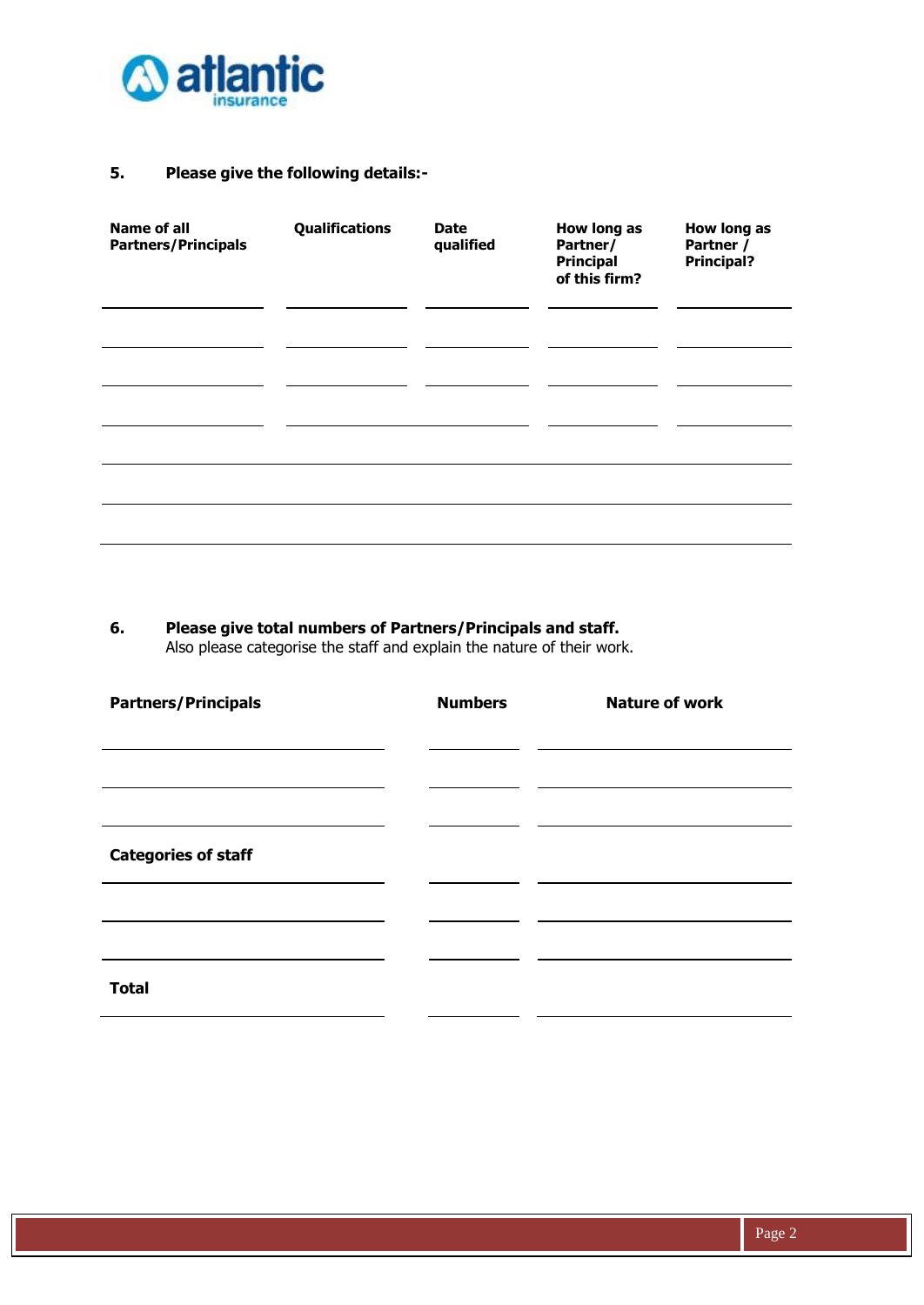

## **7. Previous Coverage**

**Please give particulars of previous similar insurance carried during past two (2) years.**

| <b>Period Insurer</b>                                                                                                                                                                                                          | <b>Type</b> |            | <b>Limits Excess</b> |  |
|--------------------------------------------------------------------------------------------------------------------------------------------------------------------------------------------------------------------------------|-------------|------------|----------------------|--|
|                                                                                                                                                                                                                                |             |            |                      |  |
|                                                                                                                                                                                                                                |             |            |                      |  |
|                                                                                                                                                                                                                                |             |            |                      |  |
|                                                                                                                                                                                                                                |             |            |                      |  |
|                                                                                                                                                                                                                                |             |            |                      |  |
|                                                                                                                                                                                                                                |             |            |                      |  |
| Has any proposal for similar insurance made on behalf of the firm, any predecessors in<br>business, or present Partners or Principals, ever been declined or has any such<br>insurance ever been cancelled or renewal refused? |             |            |                      |  |
| (Please tick as appropriate)                                                                                                                                                                                                   |             |            |                      |  |
|                                                                                                                                                                                                                                |             | <b>Yes</b> | No                   |  |
| If "YES", please give full details                                                                                                                                                                                             |             |            |                      |  |
|                                                                                                                                                                                                                                |             |            |                      |  |
|                                                                                                                                                                                                                                |             |            |                      |  |
|                                                                                                                                                                                                                                |             |            |                      |  |
|                                                                                                                                                                                                                                |             |            |                      |  |
|                                                                                                                                                                                                                                |             |            |                      |  |

# **8. Please provide a clear description of activities:-**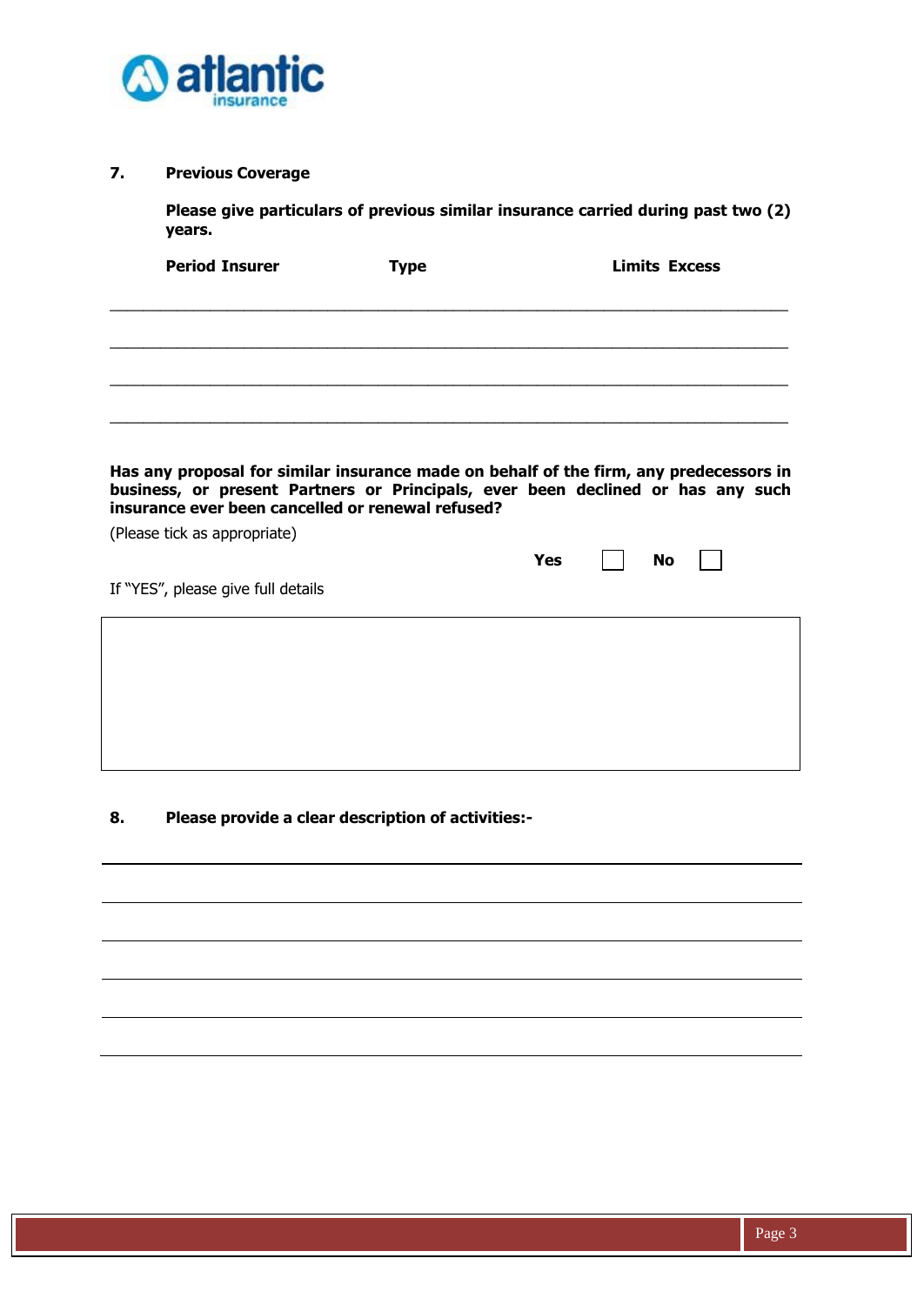

#### **9. Division of Work**

Please categorise the activities described above and indicate the percentage of work this represents.

## **Approx. Percentage**

| $\frac{1}{2}$ |
|---------------|
| $\frac{1}{2}$ |
| $\frac{1}{2}$ |
| $\frac{1}{2}$ |
| $\frac{1}{2}$ |
| $\frac{1}{2}$ |

 **% 100%**

#### **10. Please provide details of fee income**

|                                               | <b>Past</b><br><b>Financial</b><br>Year | <b>Current</b><br><b>Financial</b><br>Year | <b>Estimate for</b><br><b>Coming</b><br><b>Financial Year</b> |
|-----------------------------------------------|-----------------------------------------|--------------------------------------------|---------------------------------------------------------------|
| <b>Domestic Operations</b><br>(state country) |                                         |                                            |                                                               |
| <b>Overseas Operations</b>                    |                                         |                                            |                                                               |

#### **11. In the case of overseas contracts, please list countries involved and whether domestic or overseas jurisdiction applied**.

Also please supply brief details of contracts and size.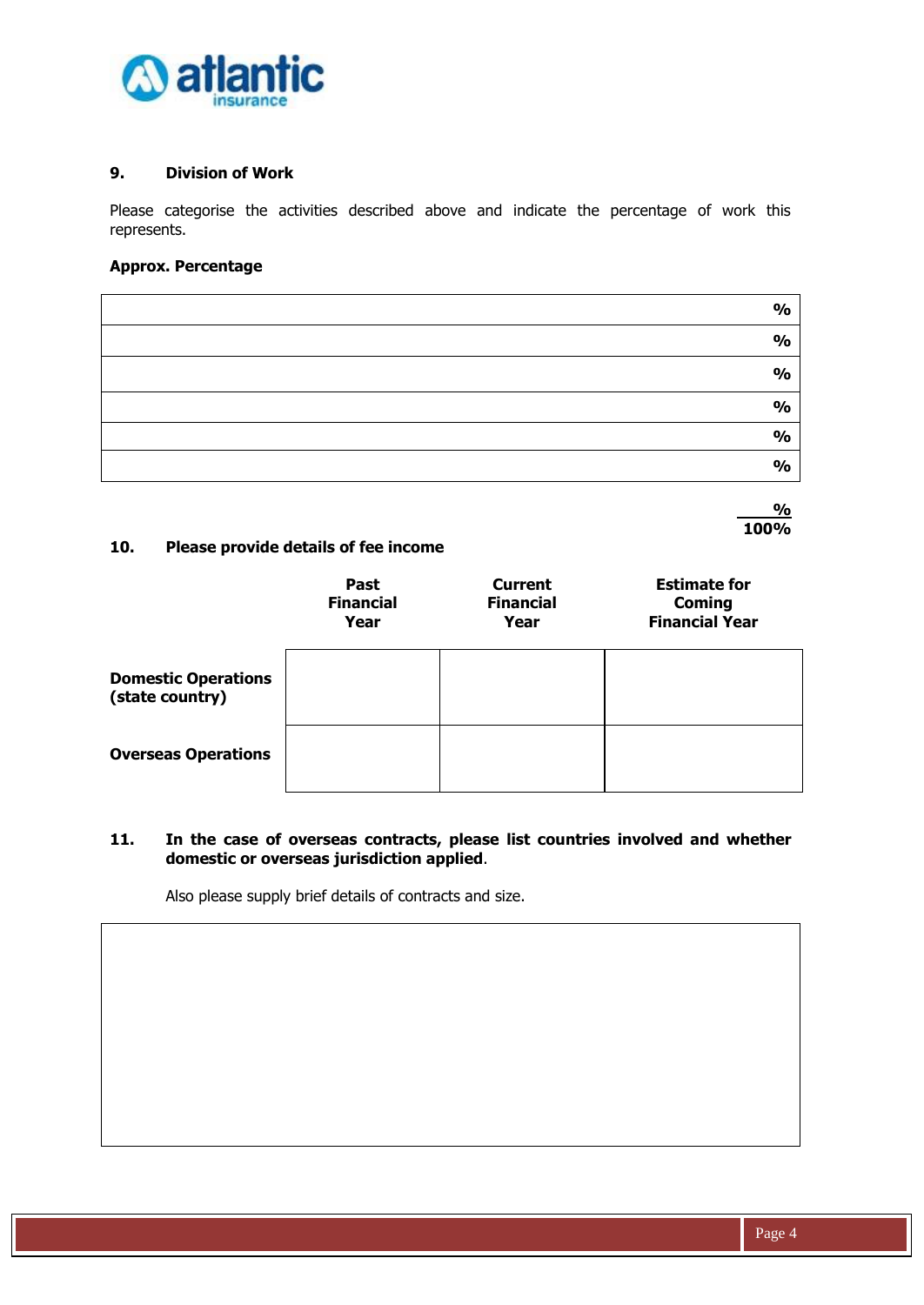

**12.** (Applicable to question 9 and 10)

| What substantial changes in the above percentages or amounts are foreseen<br>during the next twelve months?                                                                                         |
|-----------------------------------------------------------------------------------------------------------------------------------------------------------------------------------------------------|
|                                                                                                                                                                                                     |
|                                                                                                                                                                                                     |
| Please give details of any major new operations being undertaken during the<br>next twelve months.                                                                                                  |
|                                                                                                                                                                                                     |
|                                                                                                                                                                                                     |
| Please comment on any features of your work which you think may be of<br>interest to underwriters.                                                                                                  |
|                                                                                                                                                                                                     |
|                                                                                                                                                                                                     |
|                                                                                                                                                                                                     |
| descriptions.                                                                                                                                                                                       |
|                                                                                                                                                                                                     |
| (financially or otherwise) with any other practice, company or organisation?<br>(Please tick as appropriate)                                                                                        |
| Please list on your headed paper the five largest jobs and five typical jobs, with a short<br>Is this firm/organisation or any Partner/Principal connected or associated<br><b>Yes</b><br><b>No</b> |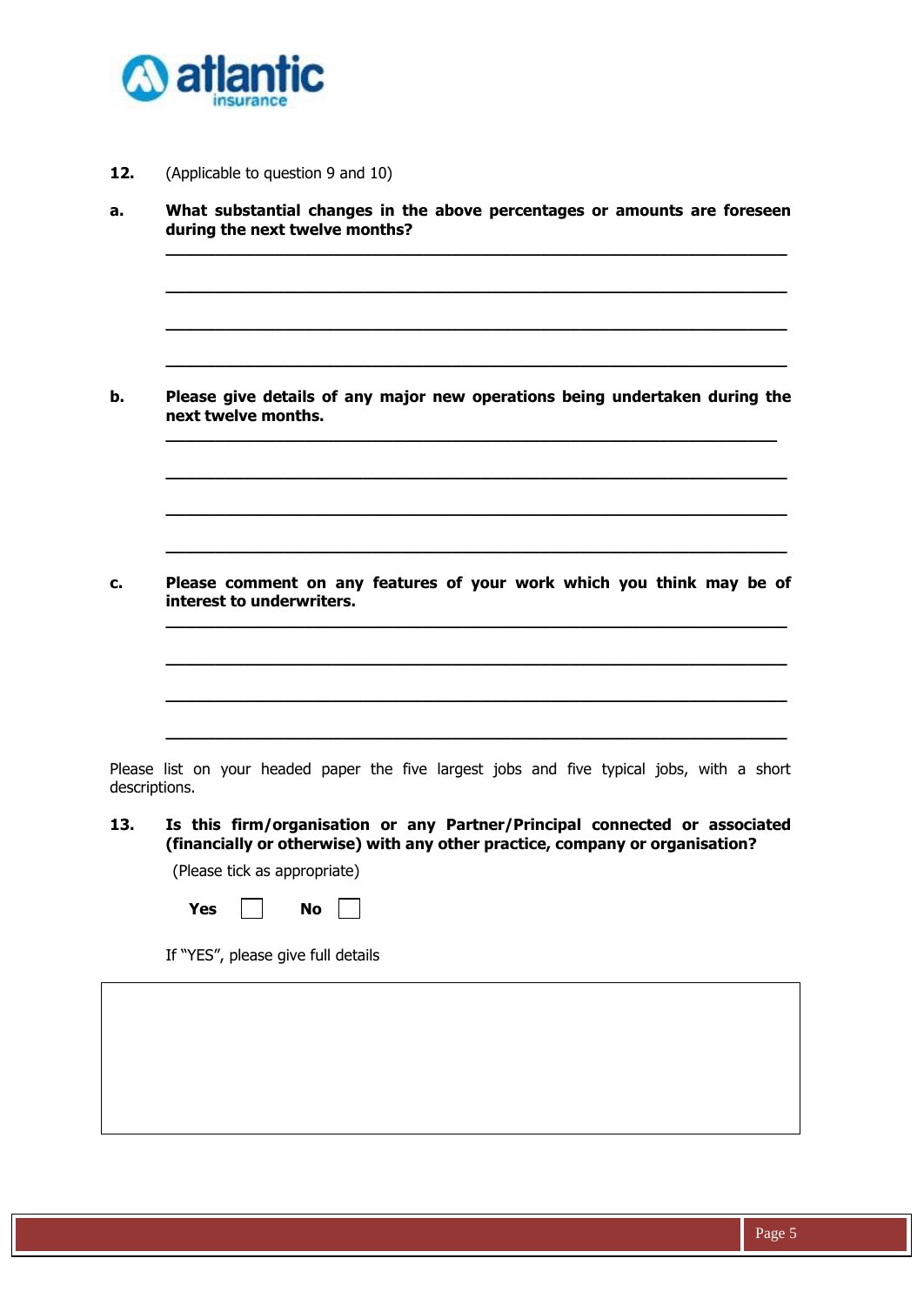

#### **14.**

#### **a. Is this firm/organisation or any Partner or Principal a member of a consortium?**

(Please tick as appropriate) **Yes No**

If "YES", please state in what capacity and give the names of the other members and their capacities in the consortium

| <b>Name</b> | <b>Capacity</b> | Details of job |
|-------------|-----------------|----------------|
|             |                 |                |
|             |                 |                |
|             |                 |                |
|             |                 |                |
|             |                 |                |
|             |                 |                |
|             |                 |                |
|             |                 |                |
|             |                 |                |
|             |                 |                |

#### **b. If "YES", is cover required for your firm/organisation is respect of this work?**

| (Please tick as appropriate) | Yes | <b>No</b> |  |  |
|------------------------------|-----|-----------|--|--|
|------------------------------|-----|-----------|--|--|

**15. Has any claim been made against this firm/organisation or any Partner or Principal while in a previous firm?**

(Please tick as appropriate) **Yes No**

If "YES", please give full details

**16. Is the proposer aware, after full enquiry, of any circumstances or incident which has or may result in any claim being made against the firm, or any of the Partners/Principals, either past or present, whilst they were in the firm, or in any previous firm, or position, or any of the employees?**

| (Please tick as appropriate) | Yes | $\Box$ No $\Box$ |  |
|------------------------------|-----|------------------|--|
|                              |     |                  |  |

|  |  |  | If "YES", please attach a statement giving full details |  |  |
|--|--|--|---------------------------------------------------------|--|--|
|--|--|--|---------------------------------------------------------|--|--|